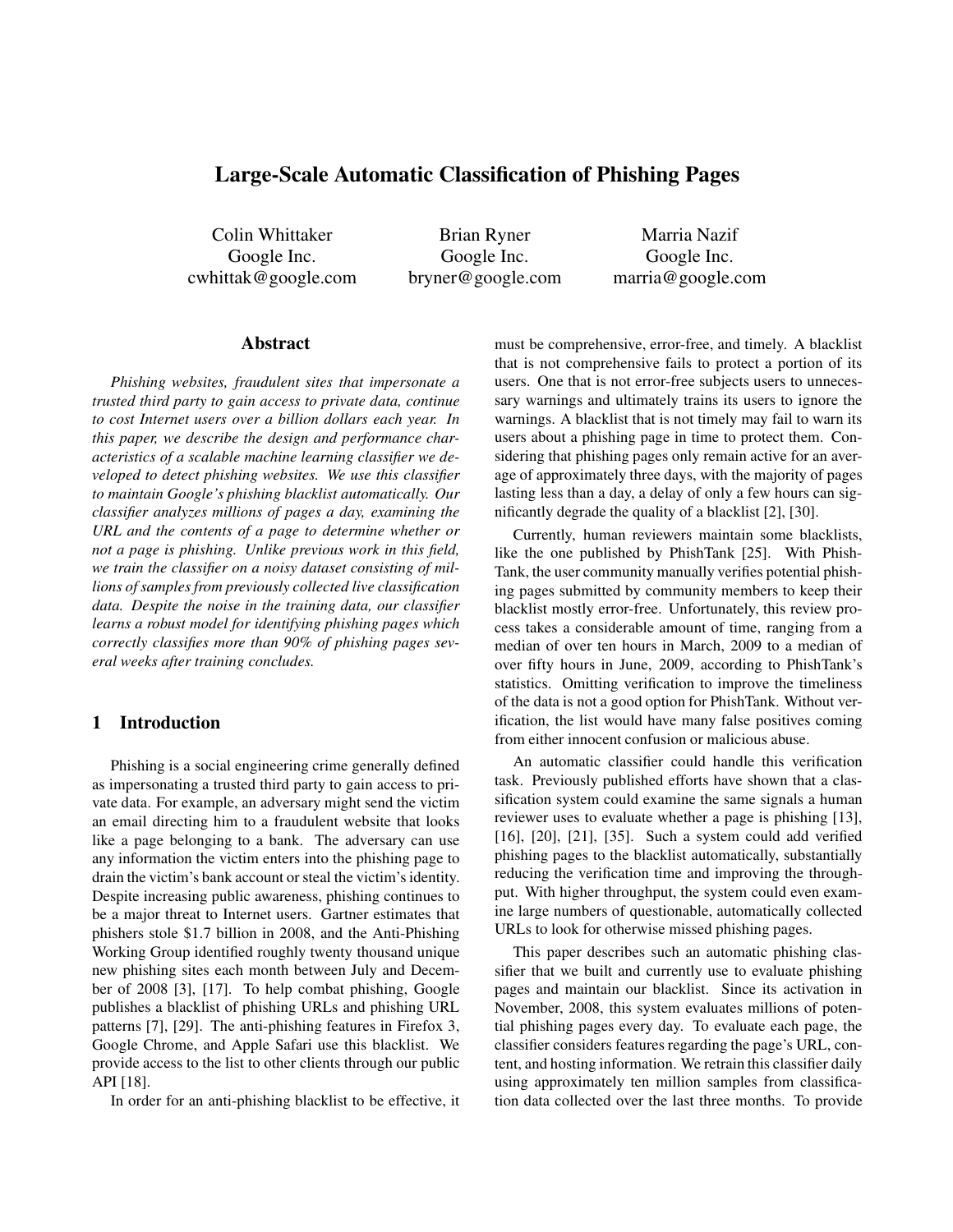training labels for this data, we use our published blacklist, the most complete listing of known phishing pages we have available. Since the coverage of our published blacklist is not perfect, the training labels contain a number of misclassifications. Nevertheless, our process develops classification models that demonstrate excellent performance, maintaining a false positive rate well below 0.1% while maintaining high recall. During the first six months of 2009, our classifier evaluated hundreds of millions of pages, automatically blacklisting 165,382 phishing pages. For comparison, PhishTank evaluated 139,340 potential phishing pages, finding only 47,203 actual phishing pages, during the same timespan [25].

The contributions of this paper are: 1) A demonstration that a scalable machine learning classifier can be used to automatically maintain a blacklist of phishing pages. 2) A demonstration that a machine learning classifier for phishing pages can achieve a very high accuracy despite a noisy training set. 3) An examination of the value of certain features of a web page in the evaluation of whether that page is phishing.

In Section 2, we precisely define "phishing" and review previous work regarding anti-phishing tools and classifiers. Section 3 describes the classifier's design and how we operate it in our production environment. We provide an analysis of the performance of the classifier in Section 4 before concluding in Section 5.

## **2 Background**

#### **2.1 Definition of Phishing**

PhishTank defines phishing as "a fraudulent attempt, usually made through email, to steal ... personal information" [25]. In order to protect end users against the broadest set of phishing scams, we use a somewhat more general definition of phishing than this. We define a phishing page as any web page that, without permission, alleges to act on behalf of a third party with the intention of confusing viewers into performing an action with which the viewer would only trust a true agent of the third party. Note that these actions include, but are not limited to, submitting personal information to the page. In a sense, our definition of phishing is closer to "web forgery," the phrase used in the Firefox user interface, than the traditional definition of phishing. This definition certainly covers the typical case of phishing pages displaying graphics relating to a financial company and requesting a viewer's login credentials. This definition also covers phishing pages which display a trusted company's logos and request that the viewer download and execute an unknown binary. Sites which claim to be able to perform actions through a third party once provided with the viewer's login credentials meet this broader definition as well. Sites

claiming to unblock an email or chat account when given the login credentials fall under this last category. Note that if one of these sites is sanctioned by the third party, then it would be properly authorized and therefore not a phishing page.

## **2.2 Related Work**

Garera et al. described an early prototype of our current system, using both Google's internal data, like PageRank [26], and features extracted from the URL to classify pages [16]. Our system continues to use some of the features they describe while expanding the feature set considerably. However, the original preparation of the training set involved manual labeling, which is not feasible for training sets as large as the ones we use now. We designed a new training system for this paper.

Other papers have also examined the problem of automatically classifying phishing web pages, but they have described experimental systems, not systems in active use. Also, none of these efforts used a noisy training dataset. Our system, on the other hand, provides classifications to an audience of over a hundred million web users in real time. We can publish these classifications without further review because our classifier makes fewer false positive classifications than the other systems despite our noisy training data.

Zhang et al. presented a system for using Google web search as a filter for phishing pages but used only 2519 active URLs in their most realistic dataset [35]. Also, their conservative classifier demonstrated a false positive rate of 3%, too high to be viable without further review. Fette et al. described a system for classifying phishing emails that shares many similarities with our system, despite not classifying web pages [13]. In fact, we extract many of the same features regarding page content as they extracted regarding email content. Ludl et al. also discussed a system for classifying phishing pages based on features of the page which inspired some of our page features [20]. Ma et al. published a pair of papers describing another system for identifying malicious URLs by examining lexical features of the URLs and features of the sites' hosting information [21], [22]. We use very similar features in our system, though we also use a large number of features describing page content. Also, they do not assign labels for their URLs dynamically with their classifier as we do.

Besides our published blacklist, a number of other antiphishing solutions exist. For example, several vendors provide a blacklist similar to ours. PhishTank, described in Section 1, makes its data available in the form of a downloadable feed [25]. Netcraft also makes a feed of its blacklist data available to service providers and hosting companies [24]. Additionally, Netcraft supplies a toolbar that blocks the user from browsing to phishing pages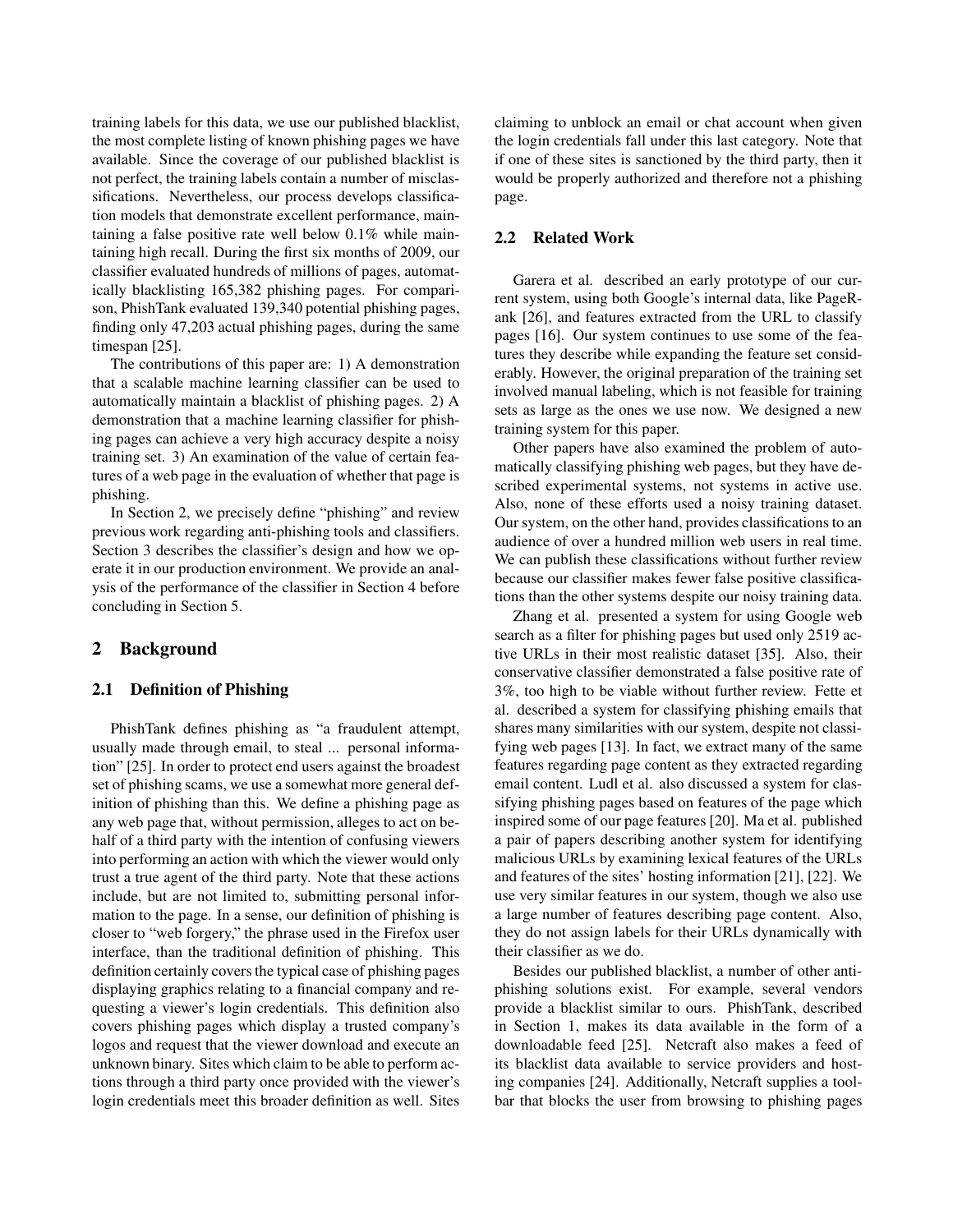and displays additional data, like websites' hosting countries. Other anti-phishing toolbars, like SpoofGuard, highlight suspicious website characteristics based on a set of heuristics [9]. Microsoft combines a manually compiled blacklist with heuristic analysis in its latest version of Internet Explorer [23].

Wu et al. examined the value of a number of these tools in the context of a series of simulated phishing attacks, though they did not examine any clients using Google's blacklist [33]. They also question the effectiveness of these toolbars from a user interface perspective, though recent studies have found that the Firefox anti-phishing feature is indeed effective at protecting users when triggered [12]. Zhang et al. looked at the coverage of the anti-phishing tools including the built-in phishing protection of Firefox 2, at the time powered by our blacklist, along with many other similar tools [34]. They found that our blacklist was competitive with other products, although their sample size was relatively small, consisting of only 100 phishing URLs and 516 legitimate URLs. A recent study by Sheng et al. also compared tools based on Google's blacklist with other antiphishing tools in two experiments, one in October, 2008 and one in December, 2008 [30]. Incidentally, their two experiments compare the quality of our blacklist before and after we enabled our automatic classification system in November, 2008. We discuss the findings of this paper in Section 4.3.

Highlighting the need for an anti-phishing solution, several papers have studied why Internet users fall for phishing attacks in the first place. Dhamija et al. conclude that the average unaided user lacks the knowledge to properly interpret the security signals built into web browsers, leaving them vulnerable to phishing [10]. Downs et al. explore the mental models used by Internet users to evaluate potential phishing pages [11]. Some of their subjects used incorrect strategies to analyze potential scams, leaving them at risk. At a more fundamental level, Fogg et al. studied the attributes of a web page that make it credible [14]. They find that many features of a page's appearance enhance its perceived credibility, a fact that phishers routinely exploit and that we, in turn, use to motivate parts of our feature set.

# **3 Phishing Classifier Infrastructure**

# **3.1 Overall System Design**

Our system classifies web pages submitted by end users and collected from Gmail's spam filters. To successfully identify a wide variety of phishing pages, our system extracts and analyzes a number of features regarding these pages. These features describe the composition of the web page's URL, the hosting of the page, and the page's HTML content as collected by a crawler. A logistic regression clas-

sifier makes the final determination of whether a page is phishing on the basis of these features [5]. The classification model used by the classifier is developed in an offline training process. The training process uses features collected by the classification system over the past three months labeled according to our published blacklist.

Using our published blacklist in this fashion introduces the risk of feedback loops, where an error in our published data propagates to classification models used to generate additional published data. To minimize this risk, we also examine the relatively small number of user submitted phishing pages and reported errors manually, allowing us to break any such loops. Note that we must manually review these submissions anyway to promptly correct any user reported errors in our blacklist. However, less than one percent of the input to our system receives a manual review, leaving our automatic system to handle the bulk of the analysis.

Since we use our published blacklist to label the training data, the resulting classifier effectively generalizes the blacklist. We find that this works well in practice, since many of the phishing pages not on our blacklist are similar to pages on our blacklist. By expanding on the common features of known phishing pages, the classifier can correctly identify new phishing pages.

**3.1.1 Design Goals.** First, the classifier must prioritize precision over recall to minimize the number of published false positives<sup>1</sup>. In order to find as many phishing pages as possible, we examine a large set of pages, most of which are not phishing. Given the relative scarcity of actual phishing pages in the set of pages examined, the false positive rate of the classifier must be extremely low.

Second, the classifier must achieve high recall. If the classifier fails to identify most of the phishing pages, it does not adequately replace a manual system.

Third, the classifier must tolerate noisy training data. Since we must train on the data and classifications we already have available, we need the classifier to pick up consistent patterns despite any existing misclassifications.

Finally, the classifier must process a large number of web pages with low latency. Our URL collection system obtains millions of new pages to examine every day, so the classifier must keep up with the load. The classifier may need to drop some likely non-phishing URLs early in the classification process to reduce the load on bottlenecks in the system and improve overall latency.

 $1$ Precision = number of true positive classifications / number of positive classifications.

Recall = True positive rate = number of true positive classifications  $\prime$ number of positive examples.

False positive rate = number of false positive classifications / number of negative examples. [15]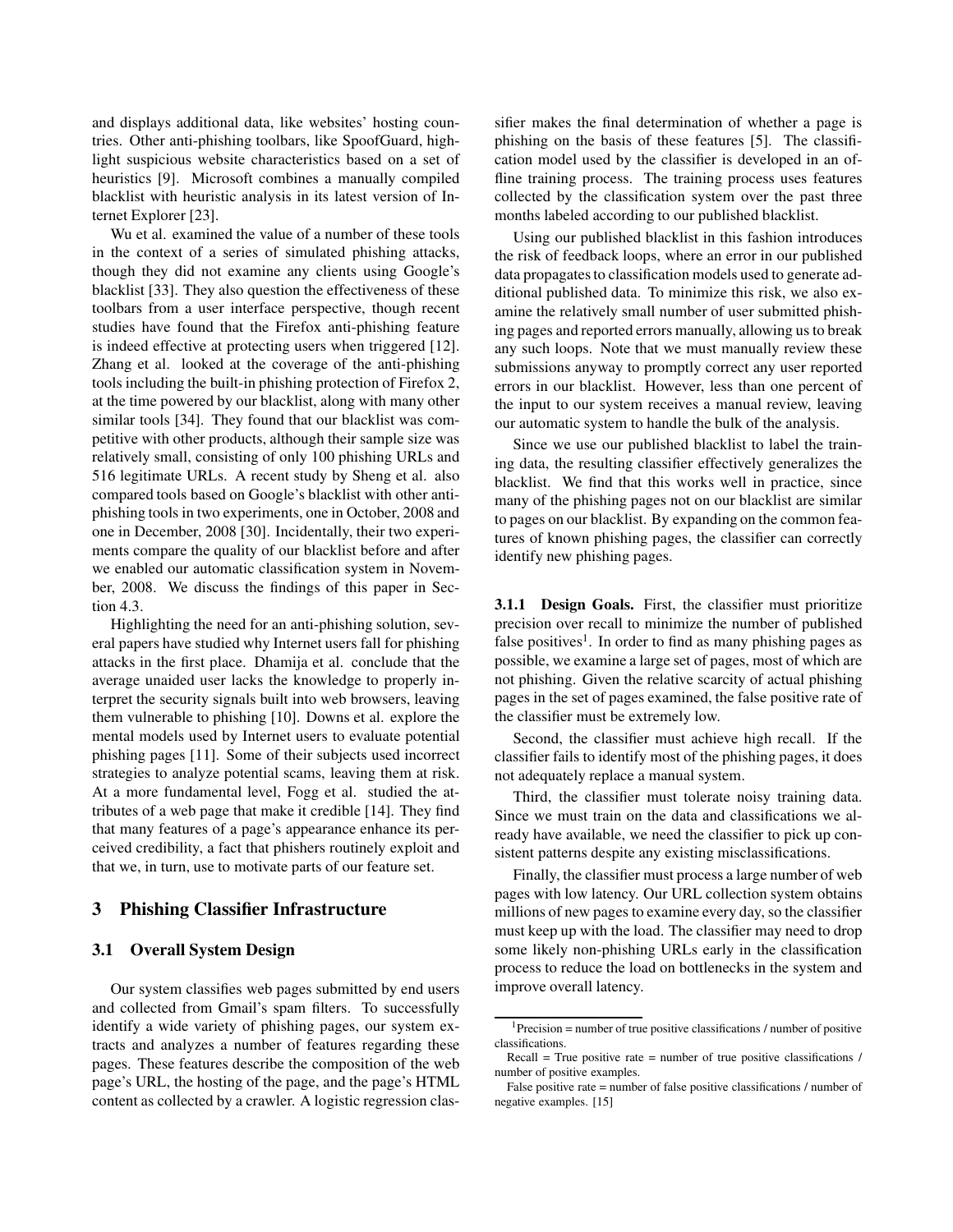# **3.2 Classification Workflow**

The workflow for classifying a web page as phishing divides the work into a number of separate processes, each handled by a pool of workers. The first process extracts features about the URL of the page. The second process obtains domain information about the page and crawls it. If the crawl succeeds, the third process extracts features from the page contents. The final process assigns the page a score based on the collected features representing the probability that the page is phishing. If the score is high enough, this process automatically adds the page to the blacklist published by our serving system. To save bandwidth, our serving system combines similar blacklisted URLs into blacklist patterns.

To help run this workflow, we create tasks to represent units of work for each workflow process. A task management system buffers these tasks for the various processes, assigns tasks to workers, and retries any tasks that fail. After a worker finishes with a task, it stores any generated data in a Bigtable database and adds a new task to the queue for the next process in the workflow [8]. If a task fails or times out, the task is returned to its queue and retried. Since each task is an independent unit of work, no inter-worker coordination is necessary. Therefore, if the workflow cannot handle the volume of collected URLs, we can increase the number of workers, and the overall throughput of our system scales linearly.

A detailed description of each of the workflow processes follows. Refer to Section 4.2 for a summary of the described features with statistics regarding their value to the classifier.

**3.2.1 Candidate URL Collection.** We receive new potential phishing URLs in reports from users of our blacklist and from spam messages collected by Gmail. We receive approximately one thousand user reports and five million URLs from spam emails each day. For URLs from spam emails, we take precautions to make sure that we do not accidentally fetch user-identifiable URLs. Primarily, we ensure that several unique Gmail users received a URL before we add that URL to our system.

**3.2.2 URL Feature Extraction.** We can often tell whether or not a web page is phishing simply by looking at the URL. Phishers commonly construct their URLs to confuse the viewer into believing that the URLs belong to a trusted party. To identify the telltale signs of these efforts, the first process in the workflow, the URL Feature Extractor, looks only at the URL of the page to determine features.

First, if the URL is improperly constructed or if it matches a whitelist of high profile, safe sites, then the URL Feature Extractor drops the URL from the workflow entirely. We manually compile this whitelist of 2778 sites, requiring that each site both have high traffic and not host arbitrary user-generated content. Sites on this list include citibank.com and cnn.com.

One feature this process extracts is whether the URL contains an IP address for its hostname. Using an IP address in this fashion effectively disguises the owner of the site from a casual viewer. It also prevents administrators from shutting down the site by disabling the domain name. However, the URL will break if the host computer changes its IP address. Fortunately, static IP address hosting is easy to detect. Since a few legitimate services, like the Google webcache, use an IP address as the URL host, this feature cannot be used in isolation.

Another feature this process extracts is whether the page has many host components. Phishers commonly use a long hostname, prepending an authentic-sounding host to their fixed domain name, to confuse viewers into believing that the page is legitimate [33]. An example of this is 9794.myonlineaccounts2.abbeynational.co.uk.syrialand.com. This is also easy to detect automatically by counting the number of host segments in the URL before the domain (e.g., 5 in the previous example.)

Besides manipulating the structure of their URLs, phishers often include characteristic strings in their URLs to mislead viewers. These can include the trademarks of the phishing target, like "abbeynational" in the example above, or more general phrases associated with phishing targets, like "login". The URL Feature Extractor extracts all string tokens separated by non-alphanumeric characters out of the URL to use as features rather than looking for specific character strings as in Garera et al. [16]. By including all of these tokens, our models can respond automatically to phishing attacks that use a common string in their URLs. The feature extractor transforms each of these tokens into a boolean feature, such as "The path contains the token 'login.'" Although each URL does not have many of these features, the number of these sparse, boolean features in the dataset increases the overall size of the feature space significantly. When combined with similar boolean features regarding the hosting and page content described in Section 3.2.4, the total number of features seen in one month can exceed one million. We rely on feature selection methods built into our machine learning framework to incorporate only the most useful of these features into our classification models [5].

The URL Feature Extractor also collects URL metadata, including PageRank, from Google proprietary infrastructure and constructs corresponding features [26]. We also use a domain reputation score computed by the Gmail antispam system as a feature. This score is roughly the percentage of emails from a domain which are not spam. Domains that send lots of non-spam email earn high reputation scores and are less likely to host phishing sites. Taylor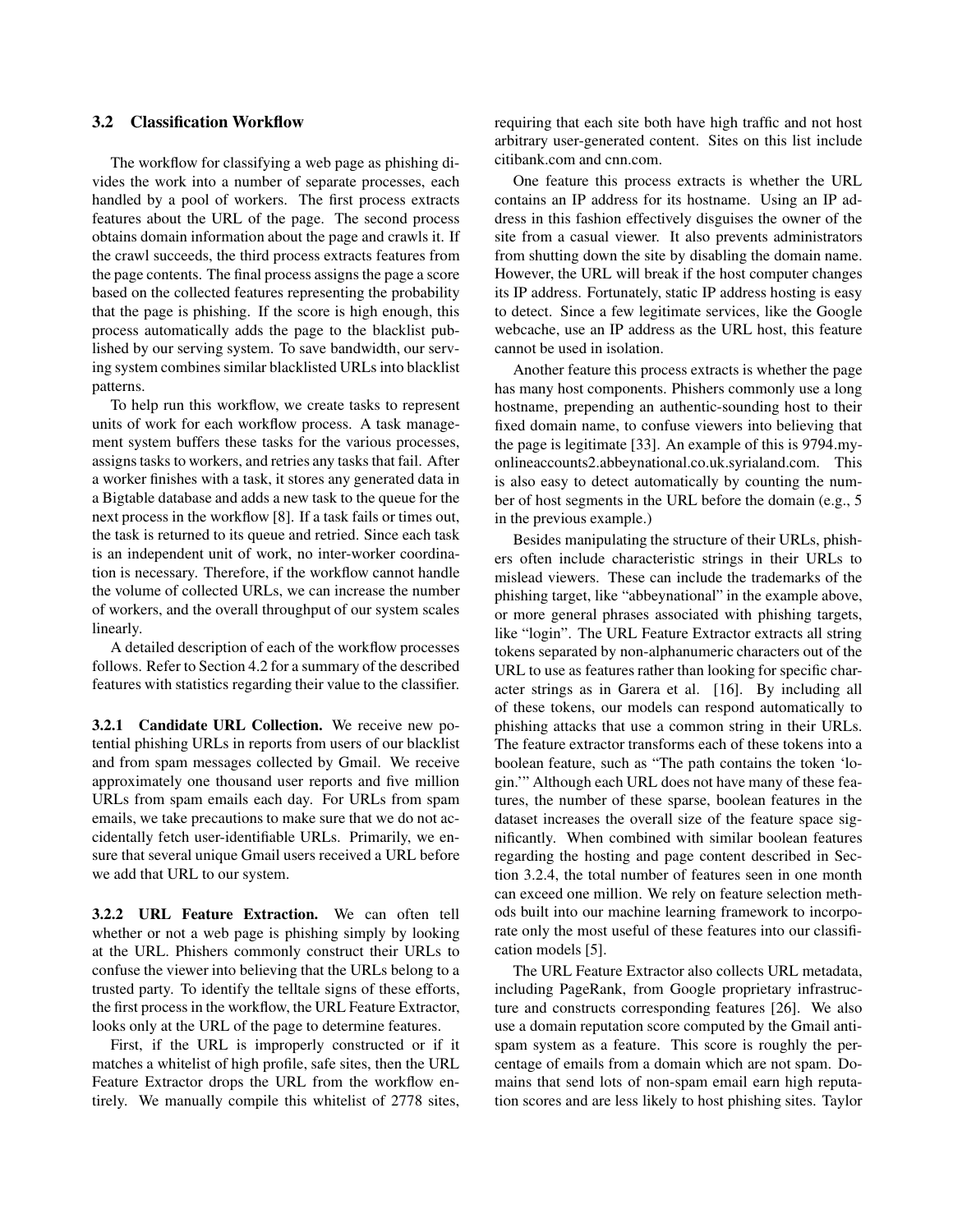describes the exact method for calculating these reputation scores [32].

**3.2.3 Fetching Page Content.** After the URL Feature Extractor analyzes the URL, the Content Fetcher process crawls the page and gathers its hosting information. First, the Content Fetcher resolves the host and records the returned IPs, nameservers, and nameserver IPs. It also geolocates these IPs, recording the city, region, and country. Next, the Content Fetcher sends the URL to a pool of headless web browsers to render the page content. Rendering the page in a browser ensures that we mimic the environment that the user would experience as much as possible. After the browser renders the page, the Content Fetcher receives and records the page HTML, as well as all iframe, image, and javascript content embedded in the page.

The Content Fetcher rate limits fetches to each website as an extra safeguard against generating a high volume of traffic to popular sites. Based on the rate of recent fetches to the requested domain, the Content Fetcher may defer the task until later or drop the task to avoid creating a large backlog of fetches.

**3.2.4 Hosting and Page Feature Extraction.** While the URL of a phishing page may be manipulated by a phisher, the same is not true for the page's hosting information. The DNS entries for a phishing page must be accurate, otherwise potential victims cannot view the page. While the hosting information alone cannot prove conclusively that a page is phishing, this data can establish whether a page is hosted like other phishing sites. The Page Feature Extractor uses the page hosting data gathered by the Content Fetcher to generate features for this purpose.

To start, the Page Feature Extractor constructs features out of the autonomous system numbers to which the page's hosts and nameservers correspond using the routing data from the University of Oregon Route Views project [1]. Autonomous system numbers give a more accurate picture of IP address association than simply looking at IP address subnets. Also, they present a smaller range of features for the machine learning algorithms. The feature extractor also computes features based on the geolocations of the page's hosts and nameservers, taking into account their city, region, and country.

Even with a legitimate looking URL and reputable hosting, we can still tell when a page is phishing by looking at the page contents. To this end, the Page Feature Extractor also extracts features from the HTML collected by the Content Fetcher.

One of these features is the extent to which pages link to other domains in terms of both HTML hyperlinks and images. Links and images on phishing pages often point directly to the target website. For the links, they need to function correctly for the phishing page to look legitimate. In the case of the images, the phishers do not need to copy all of the target's images to their short-lived phishing pages if they link to the appropriate target images directly. These features are similar to ones used by the classifier constructed in Ludl et al. [20].

While we could construct features out of every term appearing in the text of a page, this many features per page would overburden our machine learning software. Instead, the feature extractor only makes features of the terms with the highest term frequency-inverse document frequency (TF-IDF) values [28]. The TF-IDF value of a term on a page is the frequency of the term in the given page (term frequency,) divided by the log of the frequency of the term in all pages (document frequency.) In this case, the document frequency is calculated based on terms found on pages in the same language as the evaluated page in the Google search index. Phishing pages often use terms from their targets prominently, and their highest valued TF-IDF terms reflect this. Non-phishing pages do not contain these targetrelated terms often enough to give them a high TF-IDF value. Zhang et al. also used terms with the highest TF-IDF values as a key component of their analysis [35].

Finally, the Page Feature Extractor constructs a feature indicating whether the page has a password field. Most standard phishing sites use a form with a password field to steal a viewer's login credentials, though nontraditional phishing pages may request that the viewer download a virus or key logger instead. Non-phishing pages that have password fields are usually easy to distinguish on the basis of their other features.

**3.2.5 Page Classification.** With all of the features collected, the classifier process scores the page on a scale of 0.0 being not at all phishing to 1.0 being definitely phishing. The score translates to the computed probability that the page is phishing. A separate training process, described in Section 3.3, computes models which the classifier reloads daily and uses to calculate these scores.

To compute this score, the classifier first creates a set of feature values for the page. For boolean features, "true" becomes a value of 1.0, and "false" becomes a value of 0.0. All continuous features are scaled to be between 0.0 and 1.0. Any features absent from the page are assumed to have a value of 0.0. To compute the score for the page in log odds, the classifier combines these values using a logistic regression defined by the classification model [5]. Finally, the classifier transforms the score in log odds to the final output score:

$$
score = \frac{e^{logodds}}{1 + e^{logodds}}
$$

If the score is greater than 0.5, the page is more likely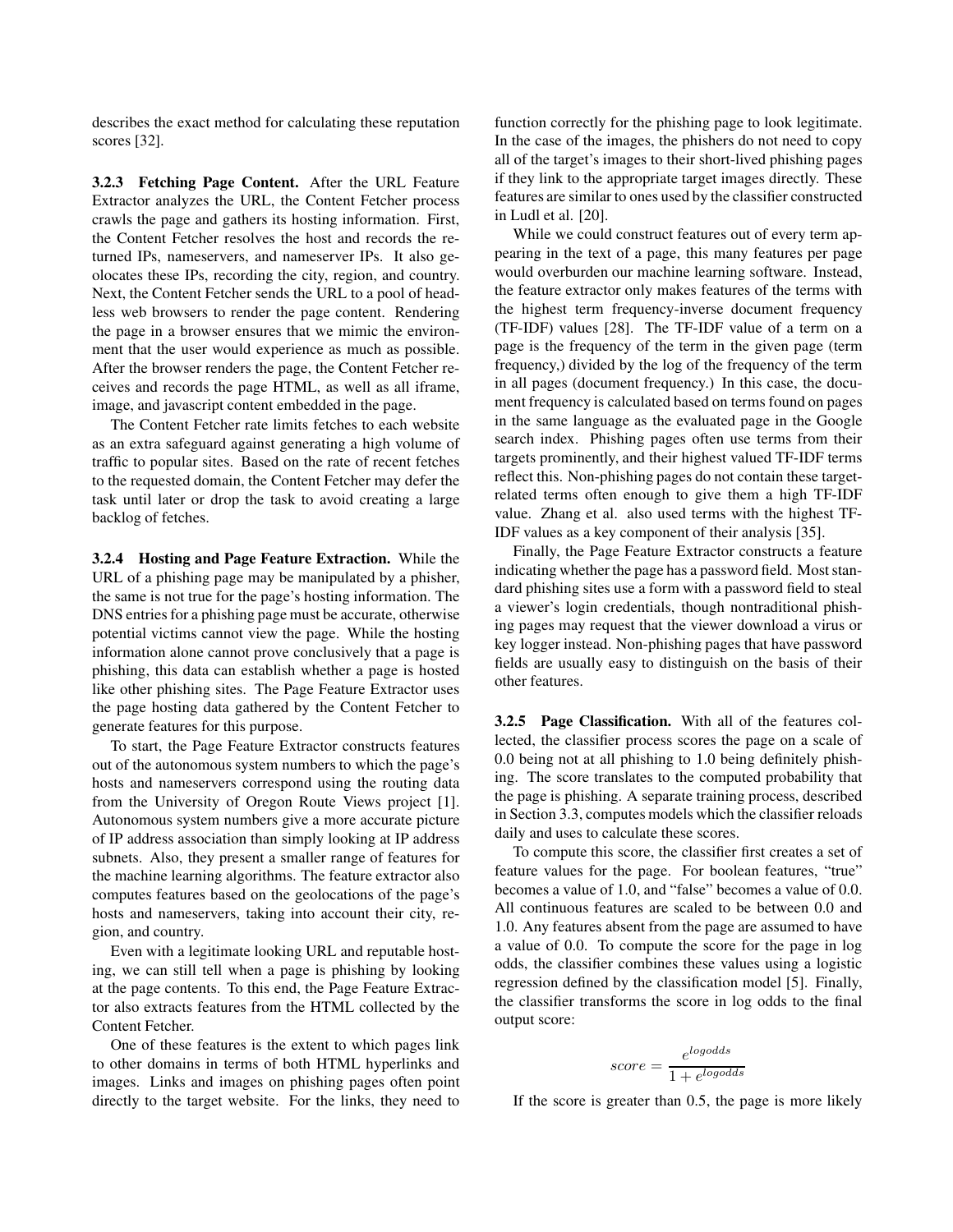than not phishing, and the classifier marks it as such within our review system. Before the classifier automatically blacklists the page, it checks to make sure that the page does not have a high PageRank [26]. If it does, the page is popular, unlikely to be phishing, and therefore a possible classification error. Popular pages require a final manual review before being added to the blacklist to prevent high impact false positive classifications.

**3.2.6 Aggregation and Serving.** The final process in the workflow, the Blacklist Aggregator, prepares the blacklist to be served to clients. The Blacklist Aggregator reads in the set of blacklisted URLs and transforms them into host suffix/path prefix expressions required by the SafeBrowsing protocol specification [7].

The Blacklist Aggregator next applies a broadening algorithm to the expressions, to reduce the number of patterns on our blacklist. If a number of blacklisted URLs match some broader expression, the Blacklist Aggregator may blacklist the broader expression instead. Phishing attacks often use URLs that vary only by a portion of the host or path, so broadening reduces these URLs to a single blacklist entry per attack. This reduction minimizes the size of the list served to our clients. It also improves our blacklist coverage by blocking URLs that are part of a phishing attack but were missed by our classification system. To avoid acting too aggressively, the broadening algorithm avoids patterns that match sites with a high PageRank [26]. For example, this safeguard prevents it from blacklisting the top-level URL of a hosting site even though the site may contain several phishing pages.

Once pattern broadening finishes, the Blacklist Aggregator removes any overlapping expressions and assembles the remaining expressions into the binary format served to clients using the SafeBrowsing protocol.

#### **3.3 Training Process**

Training the classifier is an offline process that runs once per day to pick up new phishing trends. As a training dataset, we use a sample of roughly ten million URLs analyzed by the classification workflow over the past three months along with the features obtained at the time. We include each URL only once in our training set, even if we received it both from a user report and from a Gmail spam message. We also limit the number of URLs from any single domain to 150 per week to prevent a single domain from having too much weight in determining our classification models. We find this limit prevents concentrated phishing attacks from dominating our training data while still allowing us to include a representative sample of large websites with many legitimate pages. We use our published blacklist as a noisy source of true phishing classifications. We assume that pages not in our blacklist are not phishing. As we discover more phishing pages or identify errors in our published blacklist, we update our training data for subsequent training runs.

When we train classification models, we build six separate models: five cross-validation models, each leaving out a different part of the training data, and a candidate model trained on all of the data. Each of the cross-validation models excludes a different set of URLs according to each URL's first entry time in our database. The first model excludes the earliest data, the last model excludes the latest, etc. This sharding scheme aims to have one of the validation models entirely exclude each individual phishing attack, possibly consisting of a large number of similar URLs. This separates attacks quite well, since phishing attacks rarely last more than a few days while our shards each span almost three weeks [2], [30]. Without this type of separation, each cross-validation model would train on samples of every attack, leading us to believe that the candidate would perform better than it would in reality. We train the models using a proprietary, but general purpose, implementation of the online gradient descent logistic regression learning algorithm, which we run over the entire dataset during training [5]. This implementation examines blocks of the training data serially to find potentially useful features to include in the classification model. Features which do not contribute to the model are simply omitted. This system can handle millions of training instances, each with dozens of features and a sparse feature space containing over a million unique features. Since we use an online learning algorithm, training on larger datasets means takes longer but does not require significantly more computing resources.

We chose to use this proprietary machine learning system because it is convenient to operate in our computing environment, not because it performs unusually well. Machine learning systems which can handle noisy training data and a very large feature set should perform similarly to our proprietary system. For example, we experimented with using a classifier based on random forests [6]. Since random forests do not dynamically select features, we preselected 3000 features from the training set using information gain and document frequency feature selection algorithms [15]. With these features, we found that a random forest classifier consisting of 100 trees each trained on a random quarter of the training set performed similarly to our proprietary classifier. Demonstrating another approach, Ma et al. showed that generic online learning algorithms performed well on a dataset similar to ours with two million instances and hundreds of thousands of sparse features [22]. These findings suggest that both random forests and other online learning implementations would adequately substitute for our proprietary learning system.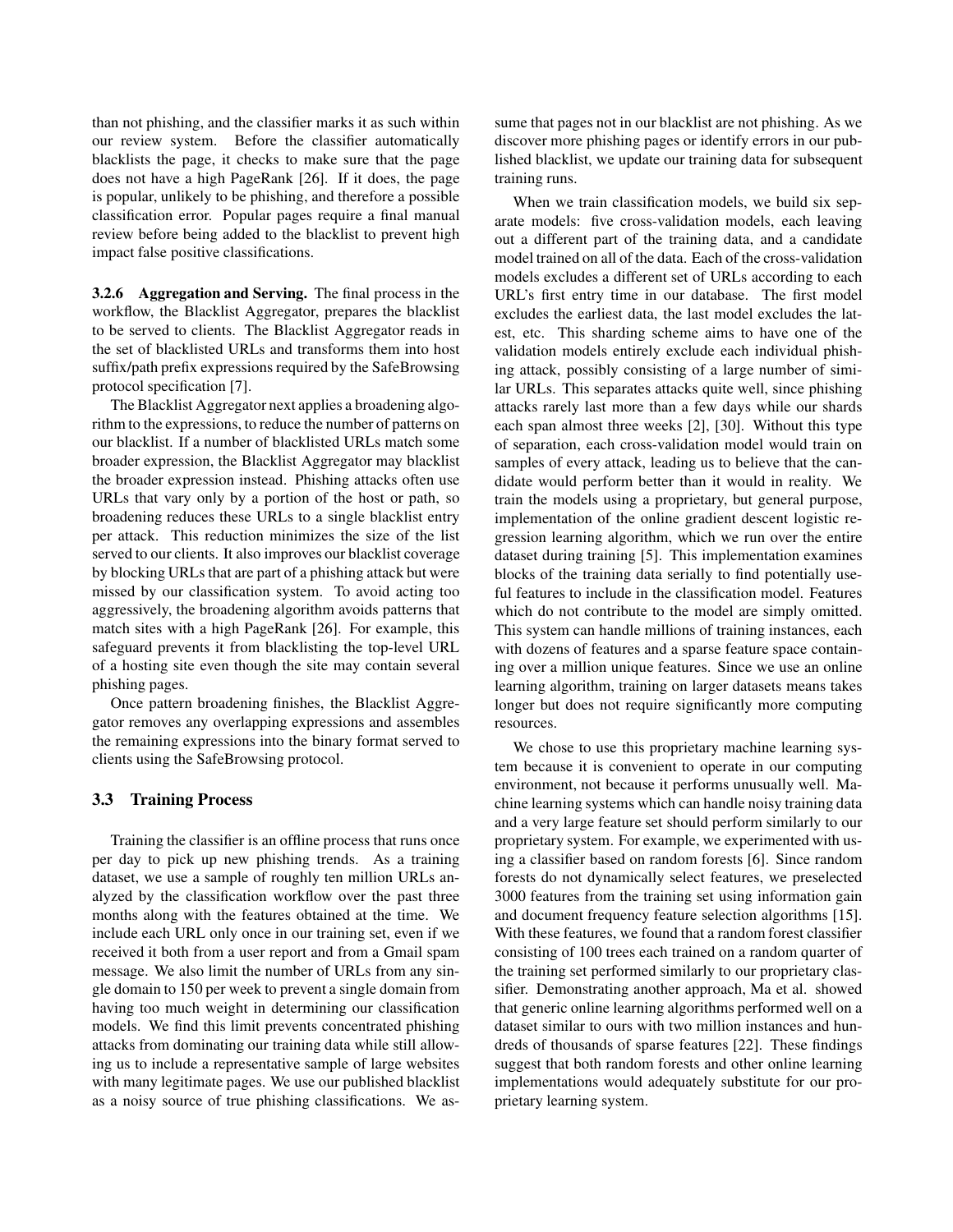Once the training finishes, we test each cross-validation model against the training data left out during its construction. Because the last model excluded the latest training data, it only trained on older data. Therefore, the performance of this model provides an estimate of how the candidate model will perform on new, live data. We also test the candidate model on all of the training data to make sure that the model contains no obvious flaws.

For our target model performance, we require that models exhibit better than 90% precision and 90% recall. If the cross-validation models average above this level, the cross-validation fold tested on the last part of training data is above this level, and the candidate model performs above this level on the full training set, then the candidate model is pushed to the live classifiers.

#### **3.4 Potential Adversarial Attacks**

Phishers can attempt to bypass our system in a few ways. The following attacks represent real vulnerabilities in our classifier, which we expect phishers to attempt to exploit. However, we believe that the possible attacks on our system are either limited or expensive.

Phishers can try to bypass our system by disguising their pages as non-phishing pages. However, in order for phishing pages to operate correctly, they must both appear visually like a third party and request that the victim perform some action. Both of these characteristics are possible to identify automatically. To make these features less suspicious, the phishers could try to trick our classifier by giving their page a high PageRank. However, PageRank is designed to make manipulation of the ranking scores difficult [26]. Consequently, altering the PageRank of a phishing page requires a significant investment, which reduces the potential profit of the phisher. Alternately, the phishers could try to post their content on a reputable host which already has a high PageRank. A phisher could accomplish this by exploiting a site with a high PageRank and using it to display their phishing page. Administrators of sites with high PageRanks typically remove malicious pages under their control promptly, though, limiting the potential audience and profitability of phishing pages posted to their sites.

Alternatively, the phishers could attempt to manipulate our classification models. If they could pollute our training set, our classifier would make more user-visible mistakes which would reduce the value of our blacklist. Specifically, phishers could try to expand the set of pages deemed non-phishing by introducing non-phishing pages with some phishing attributes into our training set, similar to the attack described by Barreno et al. [4]. Theoretically, they could alter the training set enough so that trained classifiers would mistake phishing pages for non-phishing pages. To combat this, we use a large training set collected over a long period of time and limit the number of times a given domain can appear in the training set as described in Section 3.3. Since we weight all data equally, phishers do not have an opportunity to target higher weighted segments of our training set. Despite our safeguards, we still see phishing campaigns that make up a significant portion of our training data (see Section 4.1.) However, setting up similar campaigns of nonphishing pages to possibly influence our classification models would be expensive, again reducing the phisher's gains.

Phishers could attempt to use the rate limiting described in Section 3.2.3 to prevent our system from crawling their pages by putting many phishing pages on one domain. However, if they put enough different pages on the same domain to slow down our fetches, our URL aggregation algorithm will block their entire domain (see Section 3.2.6.)

Finally, phishers can try to bypass our system by hiding their phishing pages from us. They could avoid sending phishing emails to Gmail users to avoid our automatic URL collection system. However, many users forward email from other accounts into Gmail, so this tactic would not always work. Instead, phishers could exploit our privacy safeguards, described in Section 3.2.1, to keep their URLs out of our system. Phishers could also try to serve our crawlers non-phishing content different from what they serve their intended victims to escape automatic phishing classifications.

Even if a phishing page defeats our automatic classification system, the more people it reaches, the higher the likelihood that a victim will report the page to us. This allows us to correctly classify the phishing page manually, regardless of how the page appears to our classification system. Because of this, defeating our automatic classifier does not mean that the page will never appear on our blacklist. Instead, phishers can only hope to increase the length of time before their pages are blacklisted.

# **4 Evaluation**

In our evaluation, we intend to demonstrate the overall quality of our classification system and the value of the features we examine. To evaluate the quality of the classification system, we first train a full classification model along with cross-validation models as described in Section 3.3. Next, we evaluate the models' performance on both their training data and on a validation dataset. We intend that these tests closely emulate the environment in which our classifier normally operates and therefore provide a realistic evaluation of the performance of our system. To examine the usefulness of the features, we compare the feature values in phishing pages and in non-phishing pages. We use previously collected classification data to determine feature values, and we use our published blacklist to determine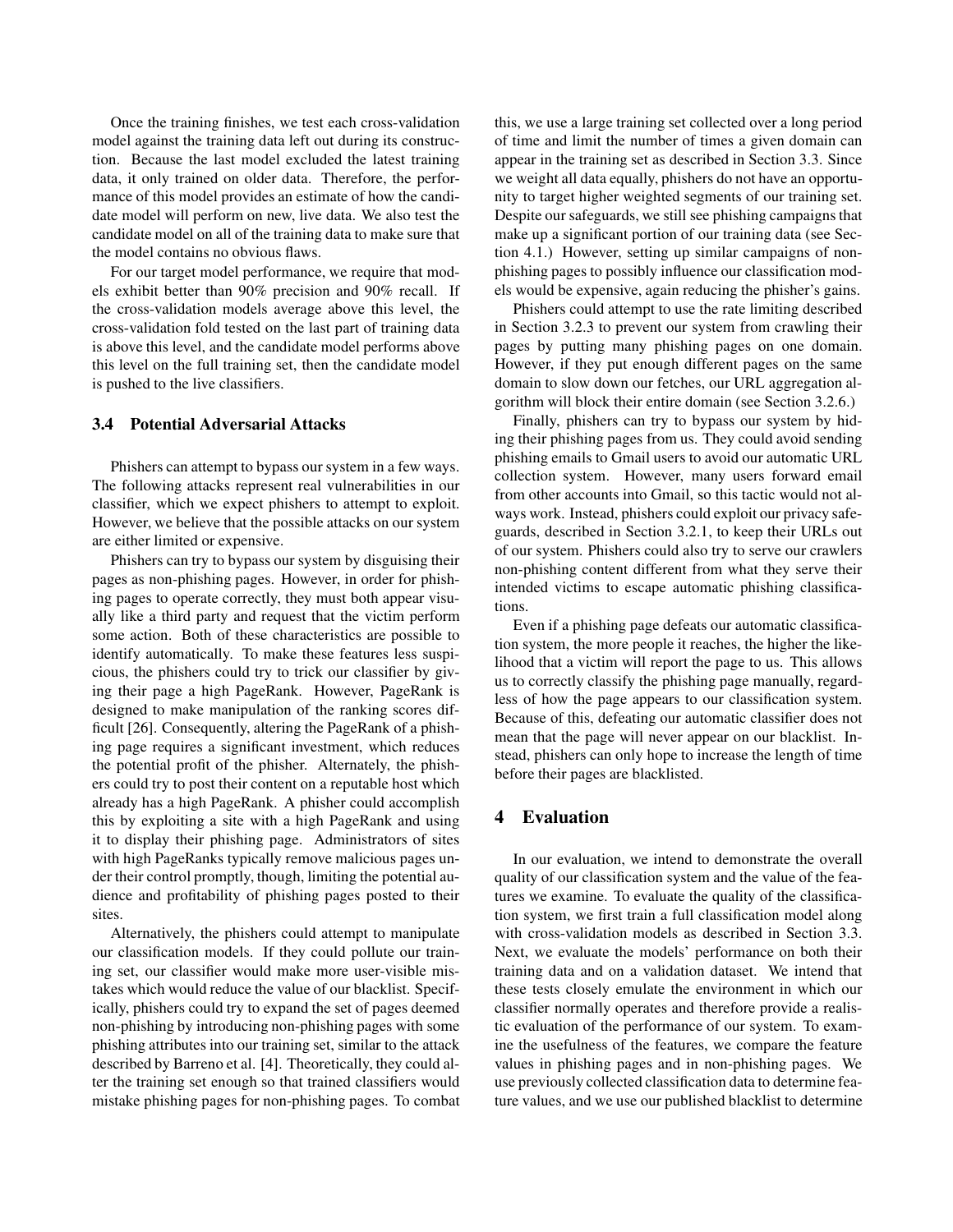which pages are phishing. While using our published blacklist as ground truth in these evaluations allows us to examine a large quantity of data, errors in our blacklist introduce some noise into the analysis. Based on the relatively small number of misclassifications reported to us by our users, we do not expect this noise to impact our analysis of the features significantly.

# **4.1 Evaluation Dataset**

In our evaluation, we use two sets of data. The first set, a copy of a training set used by our system, contains data collected between April 16, 2009 and July 14, 2009 with labels from July 15, 2009. We use this set to examine our selected features and train our evaluation models. We use the second set, collected during the first two weeks of August, 2009, as a validation dataset. Besides the different size, this second set differs from the first set in that we updated its labels with our blacklist data from August 24, ten days after the end of data collection period. Consequently, the second set contains fewer labeling errors, since we had more than a week to respond to reported errors and correct any mislabelings. This dataset allows us to show the performance of the classification model with as little noise as possible. Both datasets exclude URLs dropped from the system prior to final classification, since our data regarding these URLs may be incomplete. For example, our database does not include page or hosting features for URLs dropped due to rate limiting (see Section 3.2.3.) Also, both datasets limit the number of URLs from any one domain to 150 per week, just like we do during our training process, and do not contain duplicate URLs. Table 1 details the statistics of these two datasets.

Note that these datasets do not contain a random subset of web pages. As described in Section 3.2.1, the only URLs analyzed are either submitted as a potential phishing page or collected from a spam email. From these, URL feature extraction filters out approximately half of the pages as either invalid or whitelisted (see Section 3.2.2.) The majority of these filtered pages are URLs for high profile domains added to spam emails to enhance their appearance of legitimacy. The remaining pages in the training sets are already quite suspect. However, most of these pages are not phishing. Since our datasets contain roughly one percent phishing web pages, our classifier must demonstrate a false positive rate of 0.1% to achieve precision of 90%.

Despite skipping many URLs from overrepresented domains through rate limiting and capping the number of URLs coming from any single domain in our datasets, one phishing campaign is overweighted in our data. Roughly 51,000 of the phishing pages in the April–July dataset, hosted across hundreds of domains, match a particular bank phishing template.

|                               | Apr 16-Jul 14    | Aug $1-14$      |
|-------------------------------|------------------|-----------------|
| <b>Total URLs Received</b>    | 446,152,060      | 74,816,740      |
| <b>User Submitted URLs</b>    | 75,048           | 14,490          |
| <b>Gmail Spam URLs</b>        | 446.093.814      | 74,805,549      |
| URLs Skipped:<br>$In-$        | 226,636,463      | 44,806,767      |
| valid/Whitelisted             |                  |                 |
| URLs Skipped:<br>Rate         | 202,727,905      | 27,228,220      |
| Limited                       |                  |                 |
| URLs Skipped:<br>Error        | 3,606,765        | 521,093         |
| (e.g., Host Not Found)        |                  |                 |
| <b>URLs</b> with Complete     | 13,180,927       | 2,260,660       |
| Data                          |                  |                 |
| <b>Dataset URLs (limited)</b> | 9,388,395        | 1,516,076       |
| # URLs/domain)                |                  |                 |
| <b>Phishing Dataset URLs</b>  | $103,684(1.1\%)$ | $16,967(1.1\%)$ |
| Dataset URLs<br>From          | 46,682           | 9,830           |
| User Submission               |                  |                 |
| Dataset URLs<br>From          | 9,348,783        | 1,507,682       |
| Gmail Spam                    |                  |                 |

**Table 1. Dataset statistics. Note that URLs may come from both user submissions and Gmail spam. Refer to Section 3.2.2 for more information on skipping invalid and whitelisted URLs and Section 3.2.3 for more on skipping rate limited URLs.**

All of their URLs are in the form http://www.bankofamerica.com.srv\_<random>.<random>.<random toplevel domain>/customerservice/securedirectory/cform.do/ cform.php, and all their page contents are identical. Because of the large number of randomized domains, we suspect that a botnet using domain flux, like the Torpig botnet analyzed by Stone-Gross et al., hosts this phishing campaign [31]. While the weighting of this attack in our dataset is not ideal for our evaluation, it accurately reflects the widespread nature of this particular phishing campaign. We highlight the situations where this attack impacts the statistics we present in the following analysis.

# **4.2 Evaluation of Features**

In this section, we analyze the value of the assorted features in our feature set. For a summary of the feature set we described in Section 3.2, see Table 2. Note that since phishing pages make up 1.1% of our dataset, if 1.1% of the URLs with a feature are phishing, then that feature is completely uncorrelated with phishing. If the feature appears more often than that on phishing pages, then it is correlated with phishing.

For our URL features, we find that IP address hosting is several times more common in phishing pages than in non-phishing pages and that a very small percentage of non-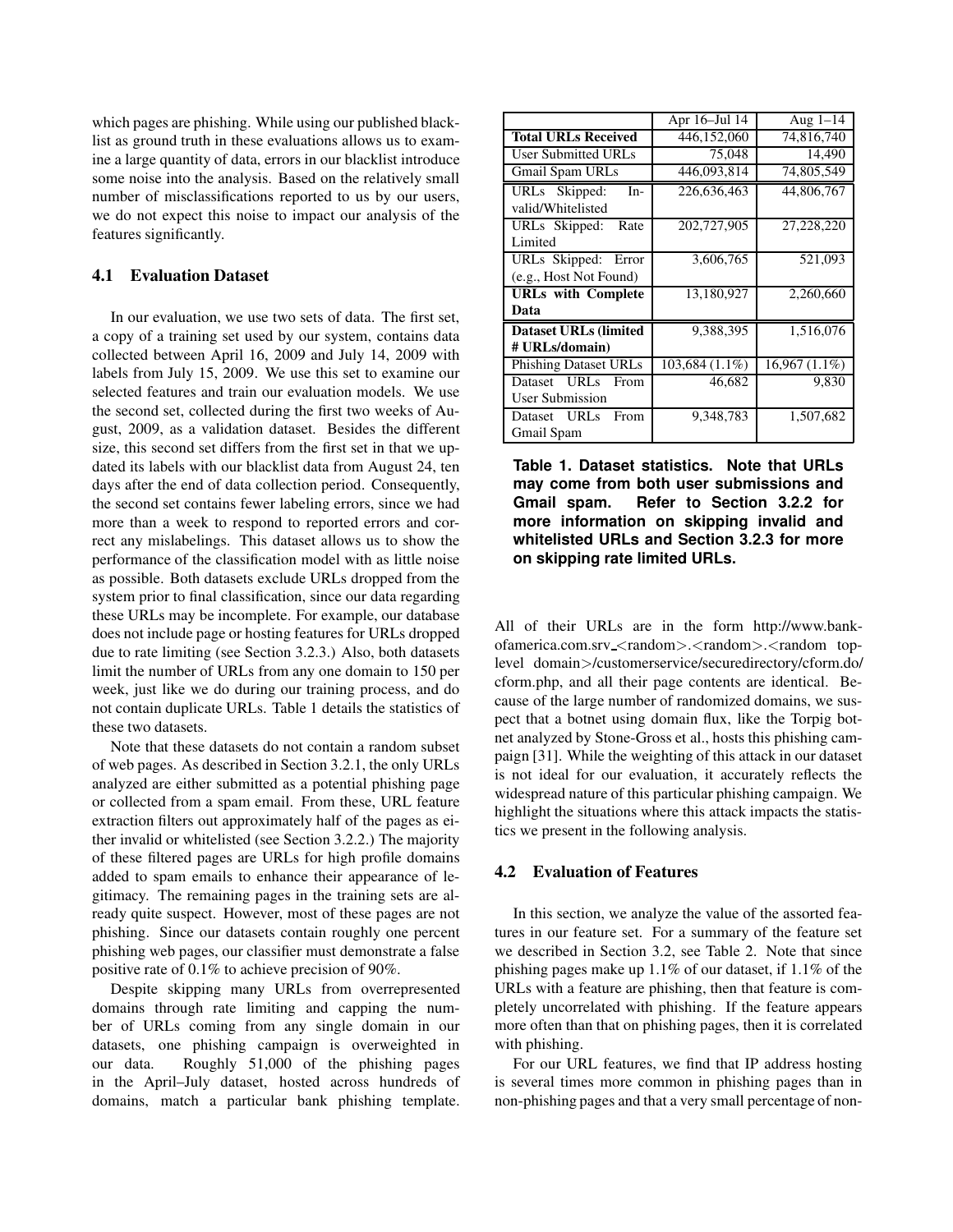| Feature                           | Type     | Visualization |  |
|-----------------------------------|----------|---------------|--|
| URL Features (Section 3.2.2)      |          |               |  |
| <b>IP</b> Address for Hostname    | boolean  | Table 3       |  |
| Long Hostname                     | boolean  | Table 3       |  |
| Tokens from URL                   | booleans | Table 4       |  |
| PageRank                          | float    | Figure 1      |  |
| <b>Gmail Reputation</b>           | float    | Figure 2      |  |
| Hosting Features (Section 3.2.4)  |          |               |  |
| <b>Autonomous System Numbers</b>  | booleans | Table 5       |  |
| Geolocations                      | booleans | Table 6       |  |
| Page Features (Section 3.2.4)     |          |               |  |
| Password Field                    | boolean  | Table 7       |  |
| Top TF-IDF Terms                  | booleans | Table 8       |  |
| <b>External Linking Frequency</b> | float    | Figure 3      |  |

**Table 2. Summary of feature set. Features of type "boolean" consist of a single boolean value. The type "booleans" indicates a sparse set of binary features which are always "true" if present. For example, we construct one such feature for each token in the URL, and we construct one feature for each autonomous system number on which the URL is hosted.**

phishing sites have unusually long host names (see Table 3.) Some tokens in the URL, like "signin" in the host, are far more common in phishing pages, whereas others, like "album" in the path, are more common in non-phishing pages (see Table 4.) Confirming the findings of Garera et al., we also find that no phishing pages have high PageRank scores, as shown in Figure 1 [16]. We find that the Gmail reputation scores, shown in Figure 2, follow a similar pattern.

|                        | Phishing | Non-<br>phishing<br>IRI s | %<br>Phishing |
|------------------------|----------|---------------------------|---------------|
| IP Address Host        | 2.341    | 33,208                    | 6.6%          |
| # Host segments before | 62.383   | 934                       | 98.5%         |
| domain > 3             |          |                           |               |

**Table 3. Statistics for URL characteristics for data collected Apr 16–Jul 14. Note that URLs belonging to the overrepresented phishing template have a long hostname. "% Phishing" is the fraction of URLs that are phishing out of all URLs with the feature.**

Looking at our hosting features, we find that some autonomous systems, especially those belonging to residential ISPs, have very high levels of phishing, as shown in Table 5. Additionally, Table 6 shows that some areas are highly associated with phishing activity. While the United States hosts the largest number of phishing pages, a large

|                                      | #<br>Phishing<br>URLs | $#$ Non-<br>phishing<br>URLs | $\%$<br>Phishing |
|--------------------------------------|-----------------------|------------------------------|------------------|
| Host contains "www"                  | 71,034                | 4,872,888                    | 1.4%             |
| Host contains "signin"               | 148                   | 3                            | 98.0%            |
| Host contains "blog"                 | 25                    | 33,824                       | 0.1%             |
| Path contains "custom-<br>erservice" | 54.749                | 349                          | 99.4%            |
| Path contains "com"                  | 8,971                 | 46,416                       | 16.2%            |
| Path contains "album"                | 31                    | 83,184                       | 0.04%            |

**Table 4. Statistics for selected URL tokens for data collected Apr 16–Jul 14. Note that the URLs from the overweighted phishing template have "www" in the host and "customerservice" in the path.**



**Figure 1. Complimentary cumulative distribution function (CCDF) of PageRank for phishing and non-phishing pages for data collected Apr 16–Jul 14.**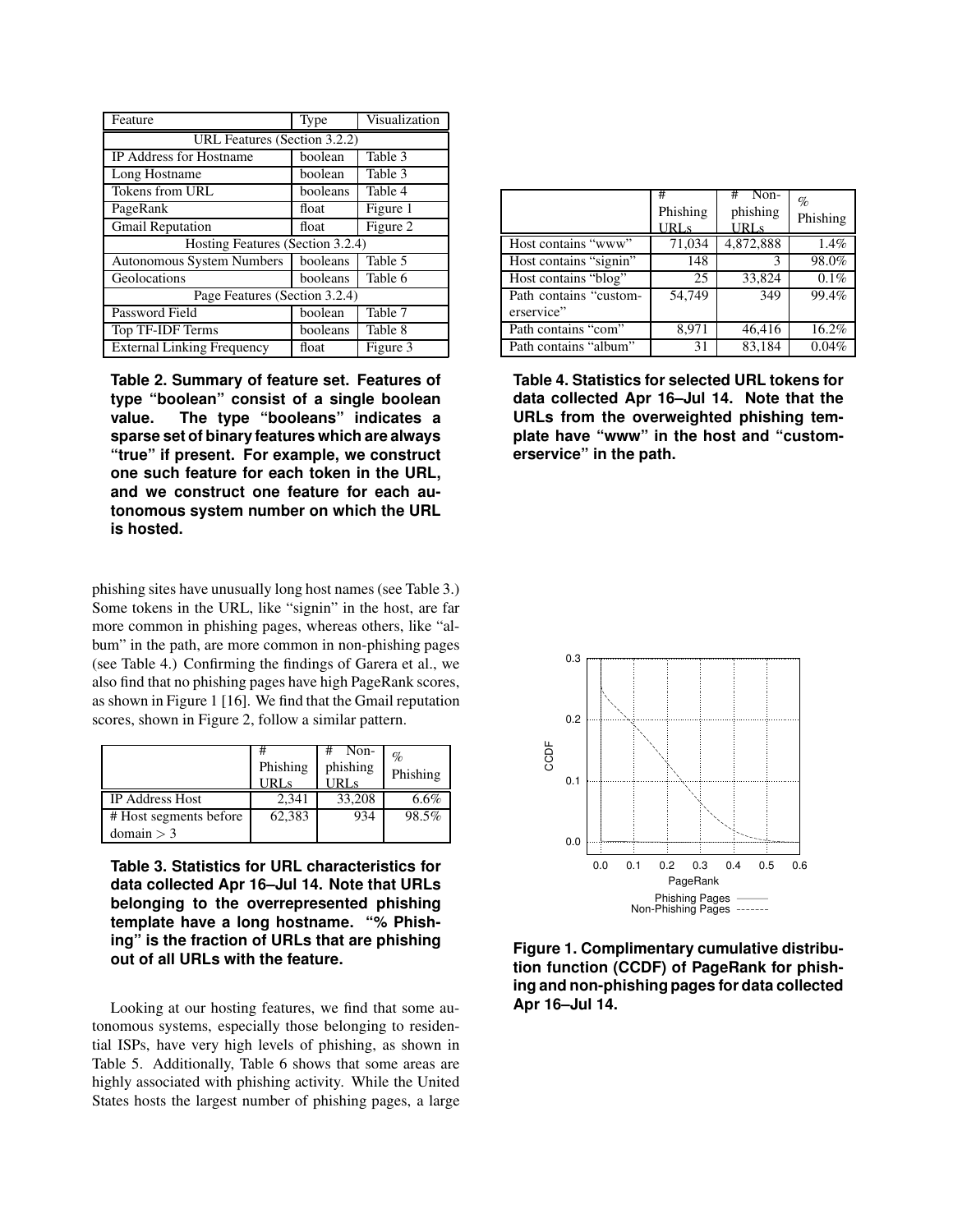

**Figure 2. CCDF of Gmail reputation score for phishing and non-phishing pages for data collected Apr 16–Jul 14.**

fraction of pages hosted in some Eastern European countries are phishing.

Turning to features from page HTML, Table 7 shows that a high proportion of phishing pages have a password field. The number of phishing pages without a password field indicates that nontraditional phishing attacks are becoming somewhat more common. When looking at the terms with the highest TF-IDF scores for a page, some terms are highly indicative of phishing, like "online banking" and "pin," whereas others, like "islands," are relatively safe (see Table 8.) Also, Figure 3 shows that relatively few legitimate pages link heavily to other domains.

## **4.3 Classifier Performance**

To evaluate the performance of our classification system, we examine the classifier trained on data we collected between April 16 and July 14, described in Section 4.1. As outlined in Section 3.3, we train five cross-validation models, leaving out a different portion of the data set each time, and a candidate model, leaving out nothing. Figure 4 shows the performance of the classifier in a precision-recall curve for the average cross-validation performance, the final cross-validation fold by itself, the candidate model trained and tested on the whole dataset, and the candidate model tested on data collected between August 1, 2009 and August 14, 2009. To generate these curves, we first calculate the classification scores using the trained models. Next, as we vary a threshold from 0.01 to 0.99, we determine the precision and recall obtained by classifying pages with a score greater than that threshold as phishing pages. We add a point marking a threshold score of 0.5, the point at which

|                         | #        | # Non-      | $\%$     |
|-------------------------|----------|-------------|----------|
| <b>ASN</b>              | Phishing | phishing    | Phishing |
|                         | URLs     | <b>URLs</b> |          |
| (Cableuropa<br>6739     | 42,283   | 883         | 98.0%    |
| ONO)                    |          |             |          |
| 8708 (RCS & RDS)        | 35,537   | 7,777       | 82.0%    |
| 6830 (UPC Broadband)    | 34,921   | 678         | 98.1%    |
| 7132 (AT&T Internet     | 29,497   | 4,829       | 85.9%    |
| Services)               |          |             |          |
| 9116 (Golden<br>Lines   | 26,645   | 5,280       | 83.5%    |
| Main)                   |          |             |          |
| 19262 (Verizon Internet | 26,174   | 1,855       | 93.4%    |
| Services)               |          |             |          |
| 16338 (Cableuropa       | 22,323   | 6,260       | 78.1%    |
| ONO)                    |          |             |          |
| 9141 (UPC Poland)       | 22,219   | 19          | 99.9%    |
| 5089 (NTL Group Lim-    | 18,213   | 1,146       | 94.1%    |
| ited)                   |          |             |          |
| 5617 (Polish Telecom    | 18,054   | 3,437       | 84.0%    |
| (Commercial))           |          |             |          |

**Table 5. ASNs hosting the most phishing pages for data collected Apr 16–Jul 14. Many phishing pages, including those from the widespread phishing template, are hosted on many different ASNs. Each URL may be hosted on multiple ASNs, which is why the sum of the phishing pages hosted by these ASNs exceeds the total number of phishing pages in the dataset.**

| Country              | #<br>Phishing<br>URLs | Non-<br>#<br>phishing<br><b>URLs</b> | $\%$<br>Phishing |
|----------------------|-----------------------|--------------------------------------|------------------|
| <b>United States</b> | 76,124                | 4,675,812                            | 1.6%             |
| Romania              | 54,638                | 76,711                               | 41.6%            |
| Spain                | 53,703                | 179,682                              | 23.0%            |
| Poland               | 45,611                | 93,734                               | 32.7%            |
| Hungary              | 35,968                | 60,598                               | 37.2%            |
| Russia               | 34,391                | 327,142                              | 9.5%             |
| <b>Israel</b>        | 28,003                | 29,568                               | 48.6%            |
| United Kingdom       | 25,148                | 307,708                              | 7.6%             |
| Mexico               | 24,478                | 10,432                               | 70.1%            |
| Netherlands          | 22,025                | 614,726                              | 3.5%             |

**Table 6. Countries hosting the most phishing pages for data collected Apr 16–Jul 14. Each URL may be hosted in multiple countries.**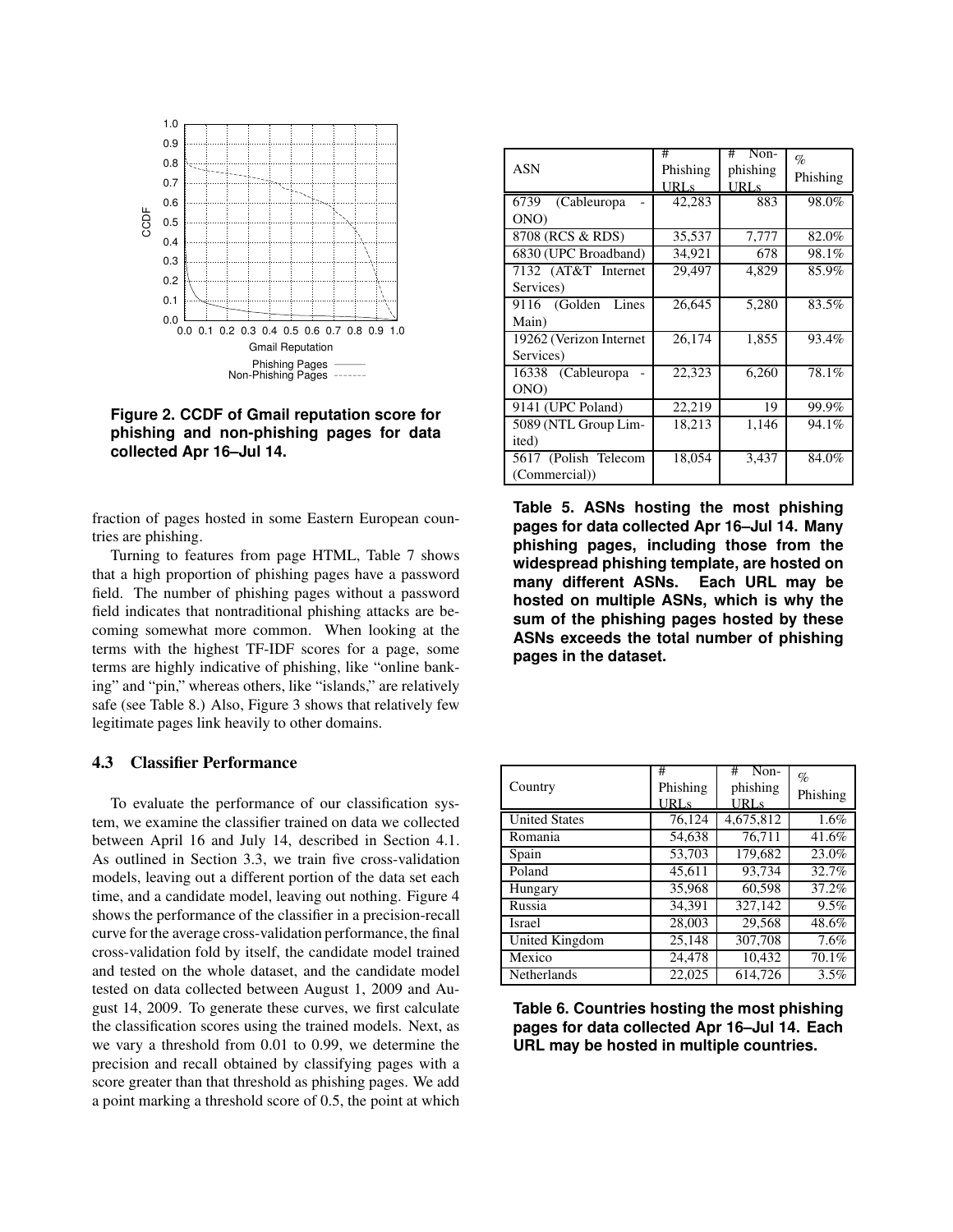|                       | #<br>Phishing<br>URL <sub>s</sub> | Non-<br>phishing<br>URL <sub>S</sub> | %<br>Phishing |
|-----------------------|-----------------------------------|--------------------------------------|---------------|
| Password Field        | 90,072                            | 1,620,184                            | 5.3%          |
| No Password Field     | 13.612                            | 7,664,527                            | 0.2%          |
| % With Password Field | 86.9%                             | 17.5%                                |               |

**Table 7. Password field statistics for data collected Apr 16–Jul 14.**

| Term among Top TF-<br><b>IDF</b> Scores | #<br>Phishing<br><b>URLs</b> | Non-<br>#<br>phishing<br><b>URLs</b> | $\%$<br>Phishing |
|-----------------------------------------|------------------------------|--------------------------------------|------------------|
| online banking                          | 55,326                       | 587                                  | 99.0%            |
| pin                                     | 3,354                        | 1,256                                | 72.8%            |
| paypal                                  | 6,683                        | 5,509                                | 54.8%            |
| online                                  | 1,353                        | 22.100                               | 5.8%             |
| email                                   | 259                          | 52,437                               | 0.5%             |
| islands                                 | 223                          | 107,166                              | 0.2%             |

**Table 8. Statistics for pages with selected terms among the highest TF-IDF scored terms in data collected Apr 16–Jul 14. Note that "online banking" was one of the top scored terms for pages from the overrepresented phishing template.**



**Figure 3. CCDF of external link frequency breakdown for phishing and non-phishing pages for data collected Apr 16–Jul 14. Note that the overrepresented phishing template has 12.5% of its links pointing to external targets, accounting for the large jump in the CCDF for phishing pages.**

our classifier exhibits high precision while not sacrificing much recall, to each of these curves. Table 9 shows exact statistics for the classifier in cross-validation and on the August dataset for this threshold.

The precision-recall curve of the candidate classifier on the August dataset roughly matches the curve generated during cross-validation. This shows that even a month later, our classification model remains highly predictive. However, the point corresponding to a threshold of 0.5 shows higher precision and lower recall relative to the similar statistics from cross-validation. The improved labeling of the August dataset explains this difference. Most of the corrections to the phishing labels mark previously unidentified phishing pages properly. This raises the precision of the classifier, since some of the original classification false positives become true positives. This also lowers the recall, as some of the original true negatives become false negatives.



**Figure 4. Precision-recall curves for classifier trained on data collected Apr 16–Jul 14. Note that the graph is zoomed in to better show the differences between the curves.**

|                            | Cross-     | Candidate on       |
|----------------------------|------------|--------------------|
|                            | Validation | <b>August Data</b> |
| <b>True Positives</b>      | 98,467     | 15,585             |
| <b>False Positives</b>     | 2,479      | 166                |
| <b>False Negatives</b>     | 5,217      | 1,382              |
| <b>True Negatives</b>      | 9,282,232  | 1,498,943          |
| True Positive Rate/Recall  | 0.9497     | 0.9185             |
| Precision                  | 0.9754     | 0.9895             |
| <b>False Positive Rate</b> | 0.0003     | 0.0001             |

**Table 9. Statistics for classifier trained on data collected Apr 16–Jul 14 using a threshold of 0.5.**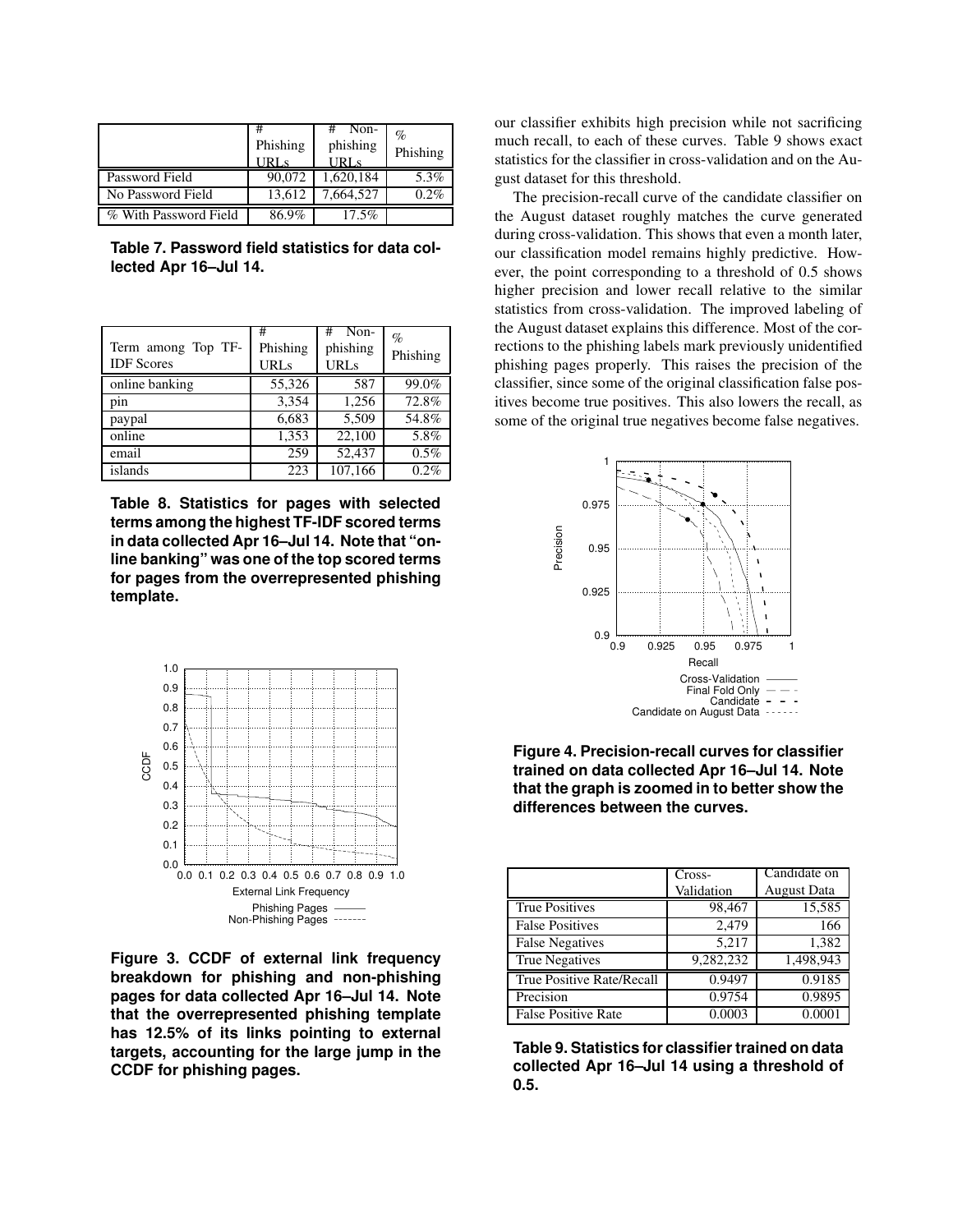Figure 5 shows how our classifier scores phishing and non-phishing pages during cross-validation. The vast majority of the classification scores are near the extremes. Over 99.9% of non-phishing pages score below 0.1, and 90% of phishing pages score over 0.9, indicating our feature space provides sufficient separation between phishing and non-phishing pages to allow for correct classification in most situations.



**Figure 5. CCDF of classification score for phishing and non-phishing pages during cross-validation on data collected Apr 16–Jul 14.**

The work of Sheng et al. illustrates the ultimate impact of our automatic classification system [30]. Between their two experiments, we began using our classifier to automatically update our published blacklist. Their results suggest that the coverage of our blacklist improved by 150% during the first two hours of a phishing attack due to our automatic classification system. By the end of this time period, our blacklist included 97% of the phishing pages examined. These findings highlight how much automatic classification has added to the comprehensiveness and timeliness of our blacklist.

### **4.4 Per-URL Classification Latency**

Figure 6 shows the distribution of latency between when our classification workflow received URLs and when the classifier wrote out scores for data we collected between mid-April and mid-July. The workflow processed the majority of tasks quickly with a median of 76 seconds. However, a few tasks took up to a few hours to process, a delay attributed to the throttling of page fetches described in Section 3.2.3. Nonetheless, this represents a considerable improvement over PhishTank, which has not reported a median verification time under 10 hours for any month in the first half of 2009 [25].



**Figure 6. CCDF for end-to-end classification time for classifications made Apr 16–Jul 14.**

# **5 Conclusion**

In this paper, we describe our large-scale system for automatically classifying phishing pages which maintains a false positive rate below 0.1%. Our classification system examines millions of potential phishing pages daily in a fraction of the time of a manual review process. By automatically updating our blacklist with our classifier, we minimize the amount of time that phishing pages can remain active before we protect our users from them.

Even with a perfect classifier and a robust system, we recognize that our blacklist approach keeps us perpetually a step behind the phishers. We can only identify a phishing page after it has been published and visible to Internet users for some time. However, we believe that if we can provide a blacklist complete enough and quickly enough, we can force phishers to operate at a loss and abandon this type of Internet crime.

### **6 Acknowledgements**

We would like to thank Garrett Casto, Noe Lutz, Eric Grosse, Bradley Taylor, Ian Fette, and Moheeb Abu Rajab. We give special thanks to Niels Provos for his guidance and insightful comments.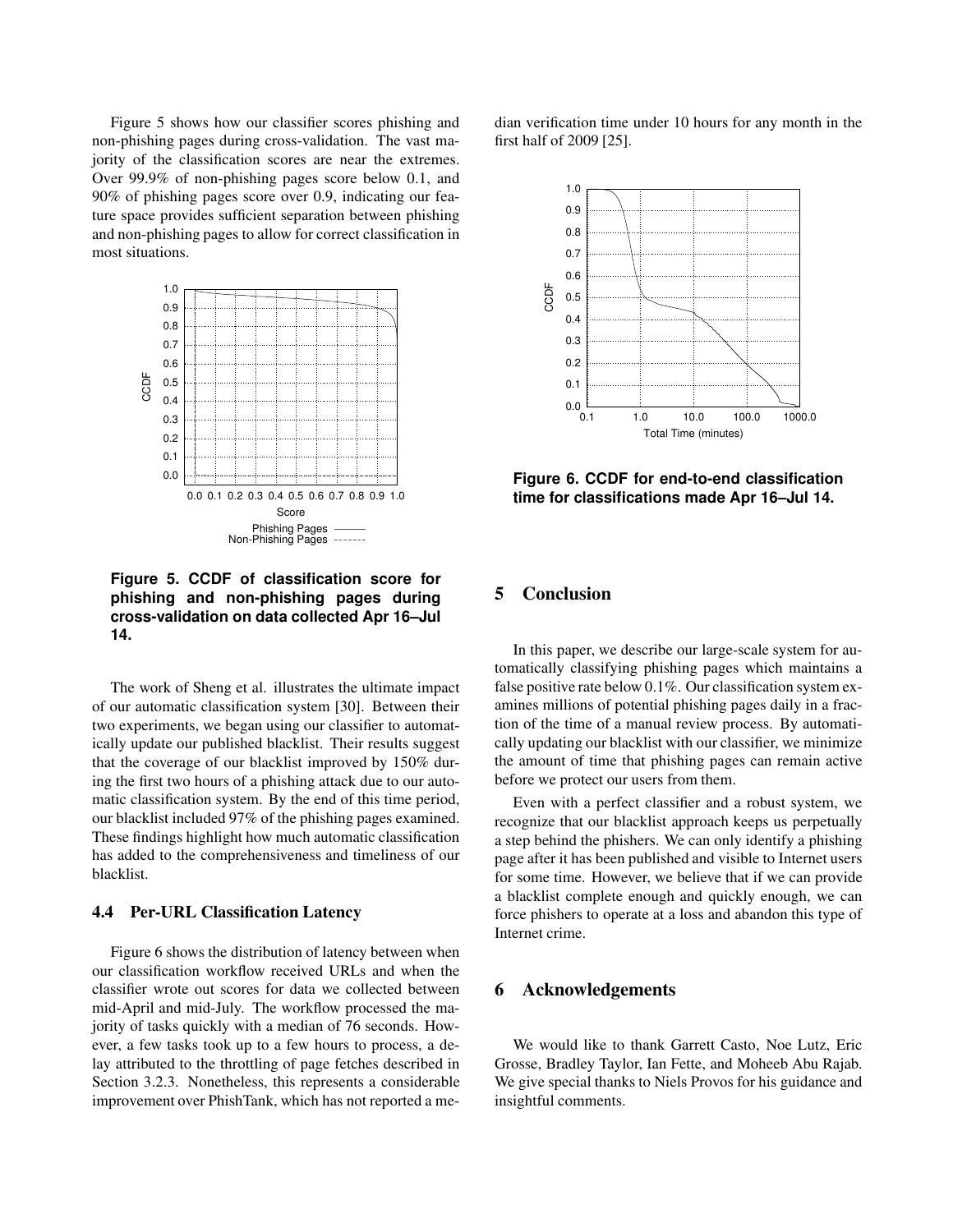# **References**

- [1] Advanced Network Technology Center, University of Oregon. University of Oregon Route Views Project. http: //www.routeviews.org/, Jan. 2005.
- [2] Anti-Phishing Working Group. Phishing Activity Trends Report for the Month of January, 2008. http://www.antiphishing.org/reports/ apwg\_report\_jan\_2008.pdf, 2008.
- [3] Anti-Phishing Working Group. Phishing Activity Trends Report, H2/2008. http://www.antiphishing. org/reports/apwg\_report\_H2\_2008.pdf, Mar. 2009.
- [4] M. Barreno, B. Nelson, R. Sears, A. D. Joseph, and J. D. Tygar. Can machine learning be secure? In *ASIACCS '06: Proceedings of the 2006 ACM Symposium on Information, computer and communications security*, pages 16–25, Mar. 2006.
- [5] J. Bem, G. Harik, J. Levenberg, N. Shazeer, and S. Tong. Large scale machine learning and methods. US Patent 7222127, 2007.
- [6] L. Breiman. Random Forests. *Machine Learning*, 45(1):5– 32, 2001.
- [7] G. Casto, O. Fisher, R. Moll, M. Nazif, and D. Born. Client specification for the Google Safe Browsing v2.1 protocol. http://code.google. com/p/google-safe-browsing/wiki/ Protocolv2Spec, 2007.
- [8] F. Chang, J. Dean, S. Ghemawat, W. C. Hsieh, D. A. Wallach, M. Burrows, T. Chandra, A. Fikes, and R. E. Gruber. Bigtable: A Distributed Storage System for Structured Data. In *OSDI '06: Proceedings of the 7th symposium on Operating systems design and implementation*, pages 205–218, Nov. 2006.
- [9] N. Chou, R. Ledesma, Y. Teraguchi, D. Boneh, and J. Mitchell. Client-side Defense against Web-Based Identity Theft. In *NDSS '04: Proceedings of the 11th Annual Network and Distributed System Security Symposium*, Feb. 2004.
- [10] R. Dhamija, J. D. Tygar, and M. Hearst. Why Phishing Works. In *CHI '06: Proceedings of the SIGCHI conference on Human Factors in computing systems*, pages 581–590, Apr. 2006.
- [11] J. S. Downs, M. B. Holbrook, and L. F. Cranor. Decision Strategies and Susceptibility to Phishing. In *SOUPS '06: Proceedings of the second symposium on Usable privacy and security*, pages 79–90, July 2006.
- [12] S. Egelman, L. F. Cranor, and J. Hong. You've Been Warned: An Empirical Study of the Effectiveness of Web Browser Phishing Warnings. In *CHI '08: Proceeding of the twenty-sixth annual SIGCHI conference on Human factors in computing systems*, pages 1065–1074, Apr. 2008.
- [13] I. Fette, N. Sadeh, and A. Tomasic. Learning to Detect Phishing Emails. In *WWW '07: Proceedings of the 16th international conference on World Wide Web*, pages 649–656, May 2007.
- [14] B. J. Fogg, J. Marshall, O. Laraki, A. Osipovich, C. Varma, N. Fang, J. Paul, A. Rangnekar, J. Shon, P. Swani, and

M. Treinen. What Makes Web Sites Credible?: A Report on a Large Quantitative Study. In *CHI '01: Proceedings of the SIGCHI conference on Human factors in computing systems*, pages 61–68, March-April 2001.

- [15] G. Forman. An Extensive Empirical Study of Feature Selection Metrics for Text Classification. *Journal of Machine Learning Research*, 3:1289–1305, 2003.
- [16] S. Garera, N. Provos, M. Chew, and A. D. Rubin. A Framework for Detection and Measurement of Phishing Attacks. In *WORM '07: Proceedings of the 2007 ACM workshop on Recurring malcode*, pages 1–8, Nov. 2007.<br>[17] Gartner, Inc. Gartner Says Numb
- Gartner Says Number of Phishing Attacks on U.S. Consumers Increased 40 Percent in 2008. http://www.gartner.com/it/page.jsp? id=936913, Apr. 2009.
- [18] Google. Google Safe Browsing API. http://code. google.com/apis/safebrowsing/, 2009.
- [19] C. Herley and D. Florencio. A Profitless Endeavor: Phishing as Tragedy of the Commons. In *NSPW '08: Proceedings of the 2008 workshop on New security paradigms*, Sept. 2008.
- [20] C. Ludl, S. McAllister, E. Kirda, and C. Kruegel. On the Effectiveness of Techniques to Detect Phishing Sites. In *DIMVA '07: Proceedings of the 4th international conference on Detection of Intrusions and Malware, and Vulnerability Assessment*, pages 20–39, July 2007.
- [21] J. Ma, L. K. Saul, S. Savage, and G. M. Voelker. Beyond Blacklists: Learning to Detect Malicious Web Sites from Suspicious URLs. In *KDD '09: Proceedings of the 15th ACM SIGKDD international conference on Knowledge discovery and data mining*, pages 1245–1254, June–July 2009.
- [22] J. Ma, L. K. Saul, S. Savage, and G. M. Voelker. Identifying Suspicious URLs: An Application of Large-Scale Online Learning. In *ICML '09: Proceedings of the 26th Annual International Conference on Machine Learning*, pages 681– 688, June 2009.
- [23] Microsoft. Internet Explorer 8 Security: SmartScreen Filter. http://www.microsoft.com/security/ filters/smartscreen.aspx, 2009.
- [24] Netcraft. Netcraft Toolbar. http://toolbar. netcraft.com/, 2004.
- [25] OpenDNS. Phishtank. http://www.phishtank. com/, 2009.
- [26] L. Page, S. Brin, R. Motwani, and T. Winograd. The PageRank Citation Ranking: Bringing Order to the Web. Technical report, Stanford Digital Library Technologies Project, 1998.
- [27] 'RSnake'. Phishing Social Networking Sites. http:// ha.ckers.org/blog/20070508/, May 2007.
- [28] G. Salton and M. J. McGill. *Introduction to Modern Information Retrieval*. McGraw-Hill, Inc., New York, NY, USA, 1983.
- [29] F. Schneider, N. Provos, R. Moll, M. Chew, and B. Rakowski. Phishing Protection Design Documentation. http://wiki.mozilla.org/Phishing\_ Protection:\_Design\_Documentation, 2006.
- [30] S. Sheng, B. Wardman, G. Warner, L. F. Cranor, J. Hong, and C. Zhang. An Empirical Analysis of Phishing Blacklists. In *CEAS 2009: Sixth Conference on Email and Anti-Spam*, July 2009.